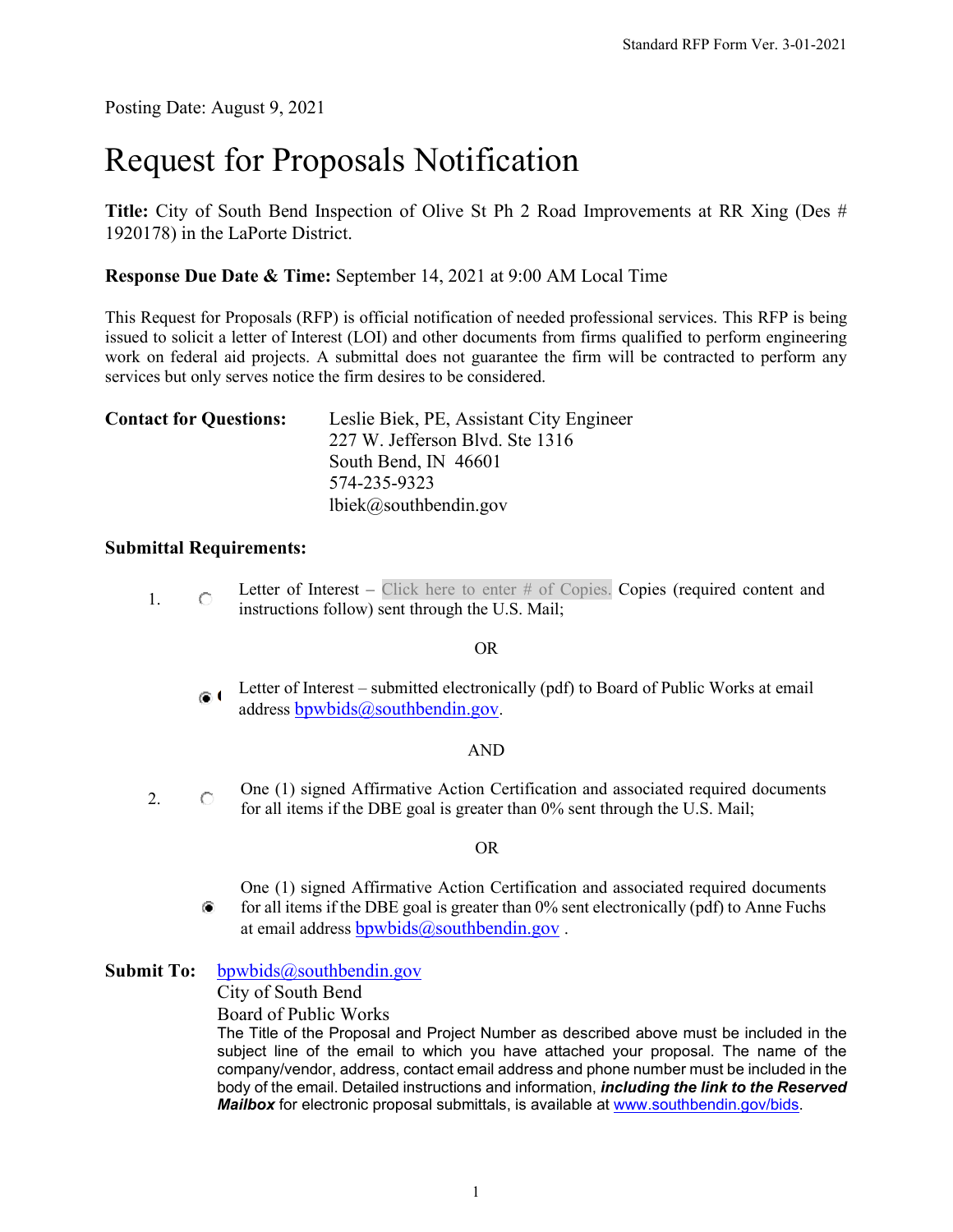Click here to enter Phone # Click here to enter Email Address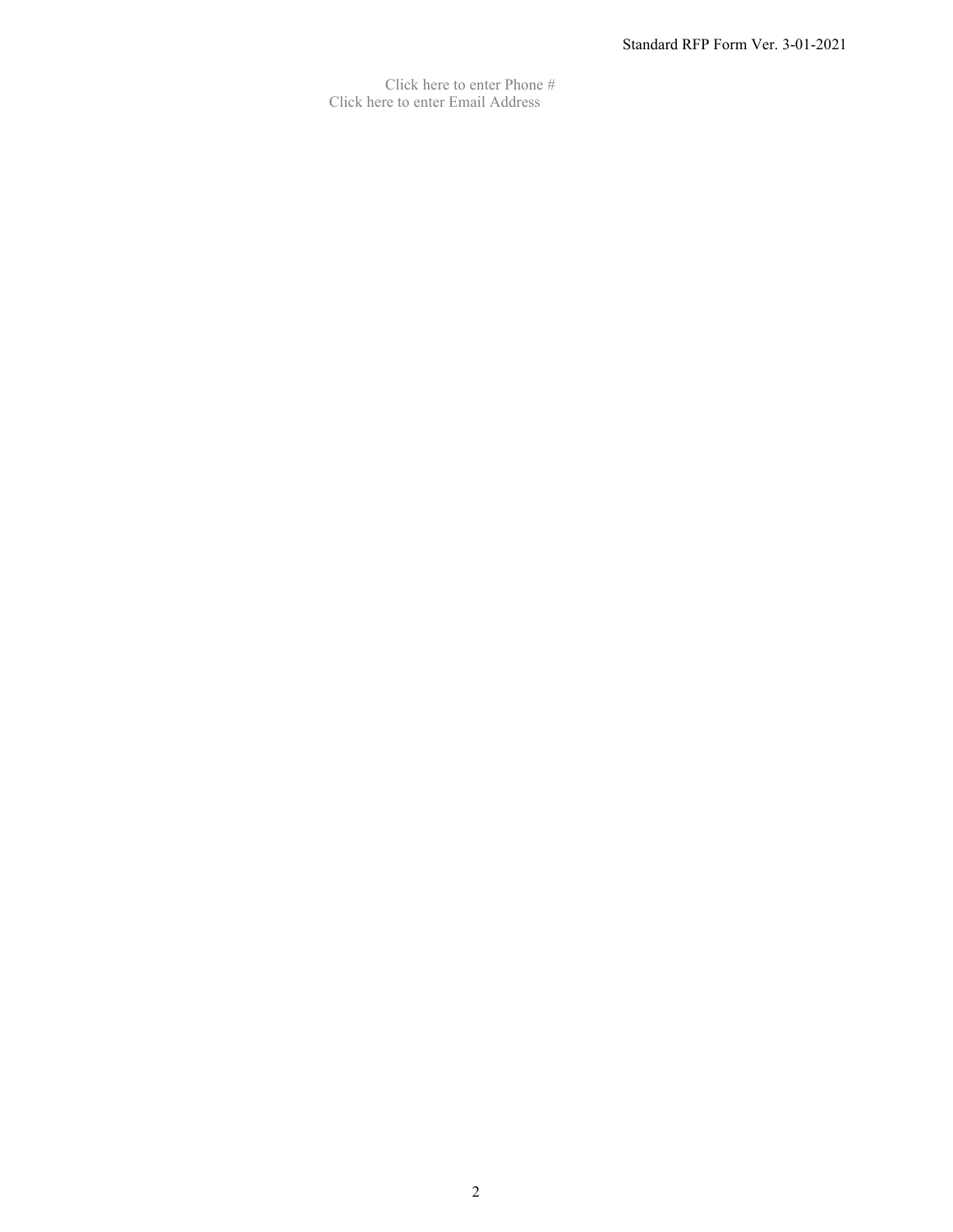# **Selection Procedures:**

Consultants will be selected for work further described herein, based on the evaluation of the Letter of Interest (LOI) and other required documents. The Consultant Selection Rating Form used to evaluate and score the submittals is included for your reference. Final selection ranking will be determined by:

- $\circ$  The weighted score totals with the highest score being the top ranked firm
- Rank totals with the lowest rank total being the top ranked firm

### **Requirements for Letters of Interest (LOI)**

- A. General instructions for preparing and submitting a Letter of Interest (LOI).
	- 1. Provide the information, as stated in Item B below, in the same order listed and signed by an officer of the firm. Signed and scanned documents, or electronically applied signatures are acceptable. Do not send additional forms, resumes, brochures, or other material unless otherwise noted in the item description.
	- 2. LOI's shall be limited to twelve  $(12)$  8  $\frac{1}{2}$ " x 11" pages that include Identification, Qualifications, Key Staff, and Project Approach.
	- 3. LOI's must be received no later than the "Response Due Date and Time"; as shown in the RFP header above. Responses received after this deadline will not be considered. Submittals must include all required attachments to be considered for selection.
- B. Letter of Interest Content
	- 1. Identification, Qualifications and Key Staff
		- a. Provide the firm name, address of the responsible office from which the work will be performed and the name and email address of the contact person authorized to negotiate for the associated work.
		- b. List all proposed sub consultants, their DBE status, and the percentage of work to be performed by the prime consultant and each sub consultant. (See Affirmative Action Certification requirements below.) A listing of certified DBE's eligible to be considered for selection as prime consultants or sub-consultants for this RFP can be found at the "Prequalified Consultants" link on the Indiana Department of Transportation (INDOT) Consultants Webpage. [\(http://www.in.gov/indot/2732.htm\)](http://www.in.gov/indot/2732.htm).
		- c. List the Project Manager and other key staff members, including key sub consultant staff, and the percent of time the project manager will be committed for the contract, if selected. Include project engineers for important disciplines and staff members responsible for the work. Address the experience of the key staff members on similar projects and the staff qualifications relative to the required item qualifications.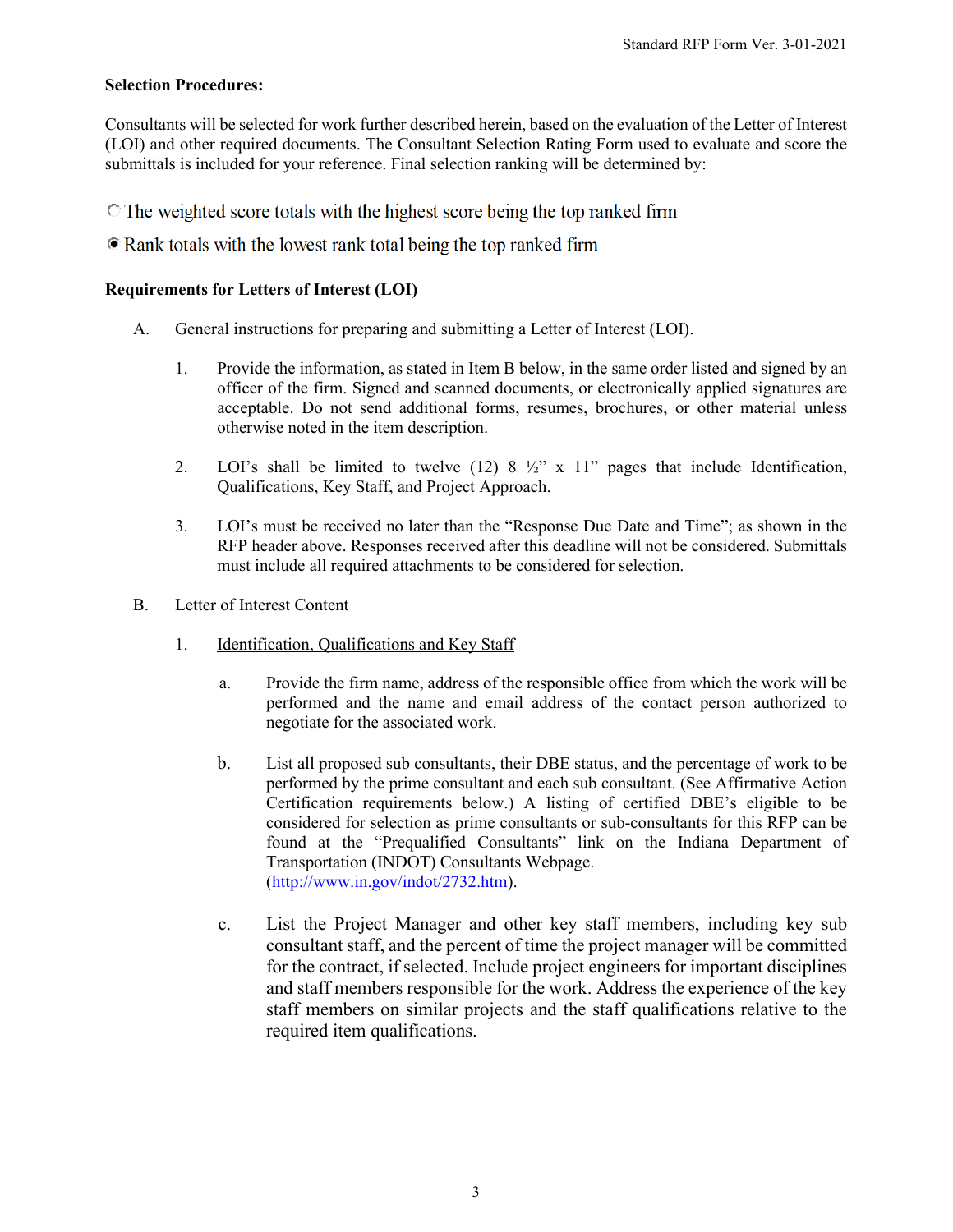- d. Describe the capacity of consultant staff and their ability to perform the work in a timely manner relative to present workload.
- 2. Project Approach
	- a. Provide a description of your project approach relative to the advertised services. For project specific items confirm the firm has visited the project site. For all items address your firm's technical understanding of the project or services, cost containment practices, innovative ideas and any other relevant information concerning your firm's qualifications for the project.

# **Requirements for Affirmative Action Certification**

A completed Affirmative Action Certification form is required for all items that identify a DBE goal greater than "0", in order to be considered for selection. The consultant must identify the DBE firms with which it intends to subcontract.

On the Affirmative Action Certification, include the contract participation percentage of each DBE and list what the DBE will be subcontracted to perform.

If the consultant does not meet the DBE goal, the consultant must provide documentation in additional pages after the form that evidences that it made good faith efforts to achieve the DBE goal.

All DBE subcontracting goals apply to all prime submitting consultants regardless of the prime's status of DBE.

# **INDOT DBE Reciprocity Agreement with KYTC**

An Agreement between INDOT and the Kentucky Transportation Cabinet (KYTC) established reciprocal acceptance of certification of DBE firms in their respective states under the Unified Certification Program (UCP) pursuant to 49 CFR  $?26.81(e)$  and (f).

Copies of the DBE certifications, as issued by INDOT or the Kentucky Transportation Cabinet (KYTC), are to be included as additional pages after the AAC form for each firm listed on the AAC form. The following are DBE Locator Directories for each State Transportation Agency:

# **INDOT: <https://entapps.indot.in.gov/DBELocator/>**

# **KYTC: [https://transportation.ky.gov/Civil-Rights-and-Small-Business-](https://transportation.ky.gov/Civil-Rights-and-Small-Business-Development/Pages/Certified-DBE-Directory.aspx)[Development/Pages/Certified-DBE-Directory.aspx](https://transportation.ky.gov/Civil-Rights-and-Small-Business-Development/Pages/Certified-DBE-Directory.aspx)**

Information about the Indiana DBE Program is available at: **[https://www.in.gov/indot/2674.htm.](https://www.in.gov/indot/2674.htm)**

Information about the KYTC DBE Program is available at: **[https://transportation.ky.gov/Civil-Rights-and-Small-Business-Development/Pages/default.aspx.](https://transportation.ky.gov/Civil-Rights-and-Small-Business-Development/Pages/default.aspx)**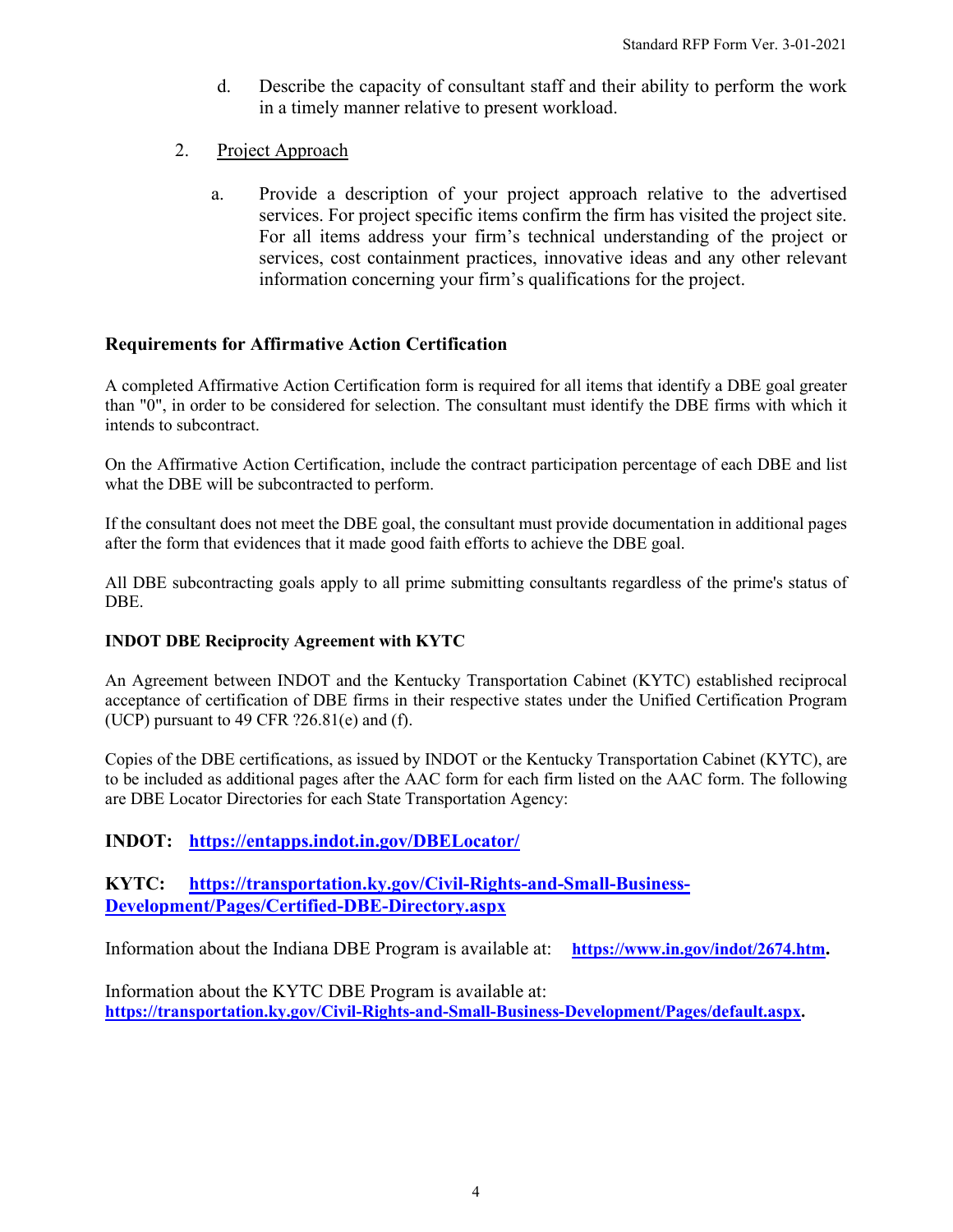# **Work item details:**

Local Public Agency: City of South Bend

| Project Location:                                  | Olive St at Norfolk Southern Railroad Crossing between Tucker Dr and<br>Indiana Court                                   |  |  |  |
|----------------------------------------------------|-------------------------------------------------------------------------------------------------------------------------|--|--|--|
| <b>Project Description:</b>                        | This project will include construction of a three-lane road and 10' multi-use<br>path that crosses the railroad tracks. |  |  |  |
| <b>INDOT</b> Des $#$ :                             | 1920178                                                                                                                 |  |  |  |
| Phases Included:                                   | <b>CE</b>                                                                                                               |  |  |  |
| <b>Estimated Construction Amount:</b><br>\$665,590 |                                                                                                                         |  |  |  |
| Funding:                                           | Group 1 STP (80% Federal)                                                                                               |  |  |  |
| Term of Contract:                                  | Until project is complete                                                                                               |  |  |  |
| DBE goal:                                          | $3\%$                                                                                                                   |  |  |  |

Required Prequalification Categories:

| $\Box$ 5.2 Environmental Document Preparation - |  |
|-------------------------------------------------|--|
|-------------------------------------------------|--|

 $\tilde{\mathcal{L}}$ 6.1 Topographical Survey Data Collection 12.2 Title Search

□ 8.1 Non-Complex Roadway Design □ 12.4 Appraisal

□ 9.1 Level 1 Bridge Design 12.5 Appraisal Review

 $\Box$  11.1 Right of Way Plan Development  $\Box$  13.1 Construction Inspection

Additional Categories Listed Below:

Click here to enter Additional Categories

□ 12.1 Project Management for Aquisition Services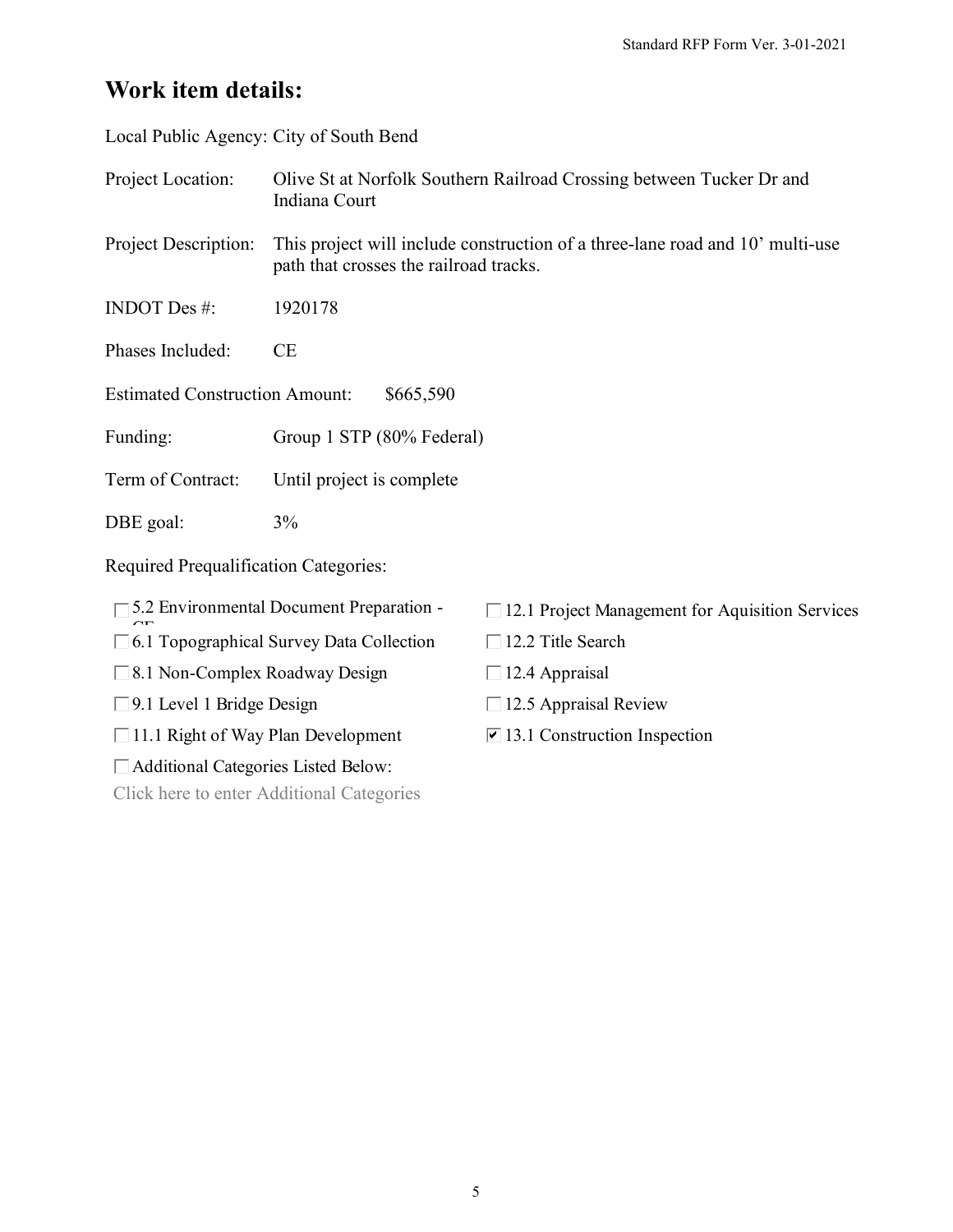# **[LPA Consultant Selection Rating Sheet](http://www.in.gov/indot/files/LPA_Consultant_Selection_Rating_Sheet_for_Standard_Template.xls)**

Sample:

|                     | <b>RFP Selection Rating for</b>                                                                                                                                 |                                                               | Des. No.     |                     |                          |
|---------------------|-----------------------------------------------------------------------------------------------------------------------------------------------------------------|---------------------------------------------------------------|--------------|---------------------|--------------------------|
|                     | (City, County, Town) or (Local Public Agency)                                                                                                                   |                                                               |              |                     |                          |
|                     |                                                                                                                                                                 |                                                               |              |                     |                          |
|                     | <b>Services Description:</b>                                                                                                                                    |                                                               |              |                     |                          |
|                     | <b>Consultant Name:</b>                                                                                                                                         |                                                               |              |                     |                          |
|                     |                                                                                                                                                                 |                                                               |              |                     |                          |
|                     | <b>Evaluation Criteria to be Rated by Scorers</b>                                                                                                               |                                                               |              |                     |                          |
| Category            | <b>Scoring Criteria</b>                                                                                                                                         | <b>Scale</b>                                                  | <b>Score</b> | Weight              | Weighted<br><b>Score</b> |
| Past                | Performance evaluation score averages from historical performance data.<br>Quality score for similar work from performance database.                            |                                                               |              |                     |                          |
| Performance         |                                                                                                                                                                 | Schedule score from performance database.                     |              | 6<br>3              |                          |
|                     |                                                                                                                                                                 | Responsiveness score from performance database.               |              |                     |                          |
| Capacity of         | Evaluation of the team's personnel and equipment to perform the project on time.                                                                                |                                                               |              |                     |                          |
| Team to do          | Availability of more than adequate capacity that results in added value.                                                                                        |                                                               |              | 20                  |                          |
| <b>Work</b>         |                                                                                                                                                                 | Adequate capacity to meet the schedule.<br>$\boldsymbol{0}$   |              |                     |                          |
|                     |                                                                                                                                                                 | Insufficient available capacity to meet the schedule.<br>$-1$ |              |                     |                          |
|                     | Technical Expertise: Unique Resources that yield a relevant added value or efficiency<br>to the deliverable.                                                    |                                                               |              |                     |                          |
| Team's              | Demonstrated outstanding expertise and resources identified                                                                                                     | $\overline{2}$                                                |              |                     |                          |
| <b>Demonstrated</b> | for required services for value added benefit.                                                                                                                  |                                                               |              | 15                  |                          |
| Qualifications      | Demonstrated high level of expertise and resources identified                                                                                                   | 1                                                             |              |                     |                          |
|                     |                                                                                                                                                                 | for required services for value added benefit.                |              |                     |                          |
|                     |                                                                                                                                                                 | Expertise and resources at appropriate level.<br>$\bf{0}$     |              |                     |                          |
|                     |                                                                                                                                                                 | Insufficient expertise and/or resources<br>$-3$               |              |                     |                          |
|                     | Predicted ability to manage the project, based on: experience in size, complexity,                                                                              |                                                               |              |                     |                          |
|                     | type, subs, documentation skills.                                                                                                                               |                                                               |              | 20                  |                          |
| Project             | Demonstrated outstanding experience in similar type and complexity                                                                                              | $\mathbf{2}$                                                  |              |                     |                          |
| Manager             | Demonstrated high level of experience in similar type and complexity<br>Experience in similar type and complexity shown in resume.                              | $\mathbf{1}$<br>$\boldsymbol{0}$                              |              |                     |                          |
|                     |                                                                                                                                                                 | Experience in different type or lower complexity<br>$-1$      |              |                     |                          |
|                     |                                                                                                                                                                 | $\overline{\overline{\cdot 3}}$<br>Insufficient experience.   |              |                     |                          |
|                     | Project Understanding and Innovation that provides cost and/or time savings.                                                                                    |                                                               |              |                     |                          |
|                     | High level of understanding and viable innovative ideas proposed.                                                                                               | $\overline{c}$                                                |              |                     |                          |
| Approach to         |                                                                                                                                                                 | High level of understanding of the project.<br>1              |              | 15                  |                          |
| Project             |                                                                                                                                                                 | Basic understanding of the project.<br>$\bf{0}$               |              |                     |                          |
|                     |                                                                                                                                                                 | Lack of project understanding<br>$-3$                         |              |                     |                          |
|                     |                                                                                                                                                                 |                                                               |              | Weighted Sub-Total: |                          |
|                     |                                                                                                                                                                 |                                                               |              |                     |                          |
|                     | It is the responsibility of scorers to make every effort to identify the firm most capable of producing the highest deliverables in a timely and cost effective |                                                               |              |                     |                          |
|                     | manner without regard to personal preference.                                                                                                                   |                                                               |              |                     |                          |
|                     | I certify that I do not have any conflicts of interest associated with this consultant as defined in 49CFR118.36.                                               |                                                               |              |                     |                          |
|                     | I have thoroughly reviewed the letter of interest for this consultant and certify that the above scores represent my best judgment of this firm's abilities.    |                                                               |              |                     |                          |
|                     |                                                                                                                                                                 |                                                               |              |                     |                          |
| Signature:          | Print Name:                                                                                                                                                     |                                                               |              |                     |                          |
| Title:              | Date:                                                                                                                                                           |                                                               |              |                     |                          |
|                     |                                                                                                                                                                 |                                                               |              |                     |                          |
|                     |                                                                                                                                                                 |                                                               |              |                     |                          |
| (Form Rev. 4-7-16)  |                                                                                                                                                                 |                                                               |              |                     |                          |